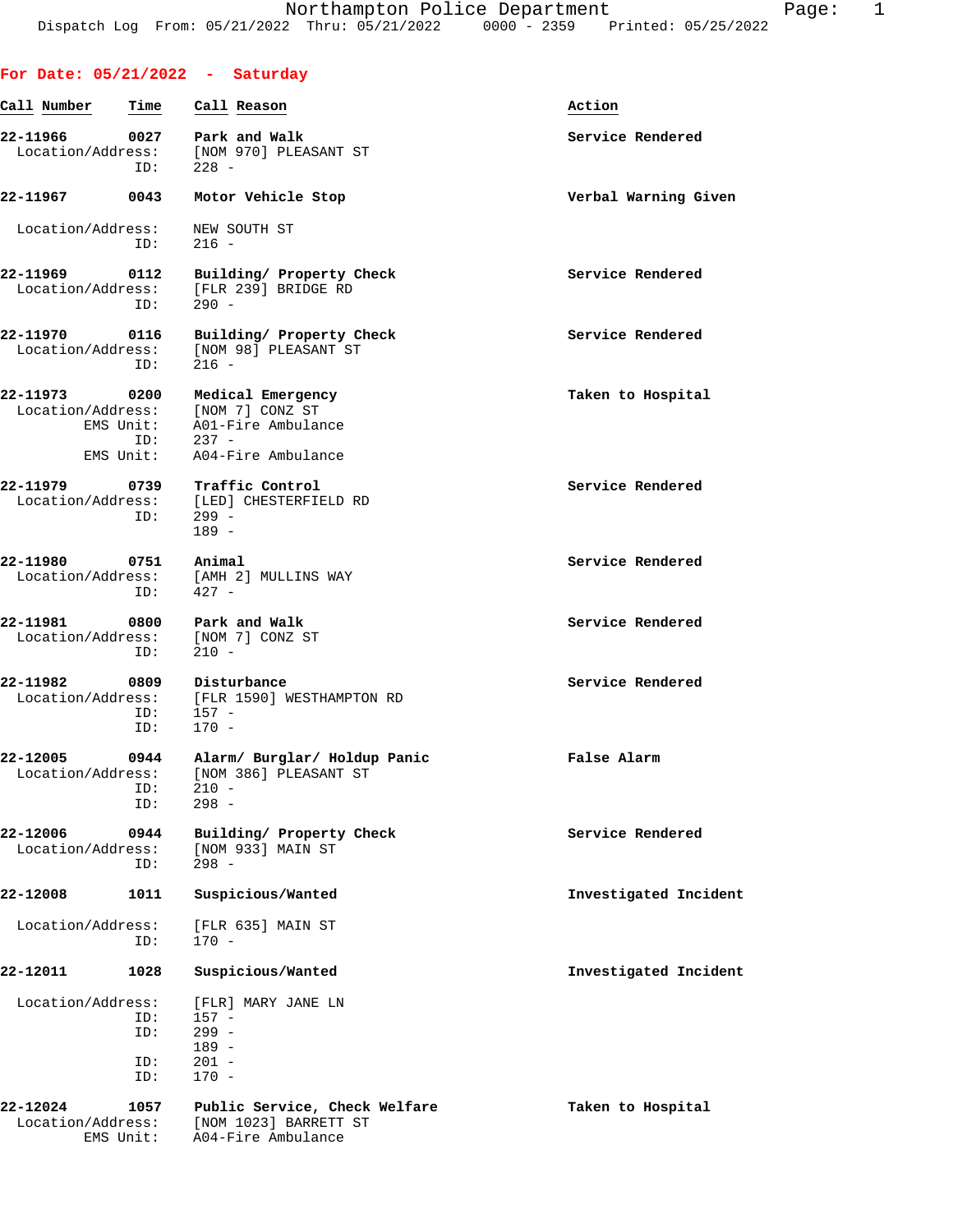|                                         |             | Northampton Police Department<br>Dispatch Log From: 05/21/2022 Thru: 05/21/2022 0000 - 2359 Printed: 05/25/2022 | 2<br>Page:                    |
|-----------------------------------------|-------------|-----------------------------------------------------------------------------------------------------------------|-------------------------------|
|                                         | ID:         | $299 -$<br>$189 -$                                                                                              |                               |
| 22-12052                                | 1207        | Traffic Accident                                                                                                | Investigated Incident         |
| Location/Address:<br>Refer To Accident: | ID:         | [FLR] BRIDGE RD<br>$170 -$<br>$22 - 162 - AC$                                                                   |                               |
| 22-12060                                | 1400        | Public Service                                                                                                  | Service Rendered              |
| Location/Address:                       | ID:<br>ID:  | [FLR] ACREBROOK DR<br>$157 -$<br>$170 -$                                                                        |                               |
| 22-12062                                | 1406        | Motor Vehicle Stop                                                                                              | Cite/ Warning Issued/ Traffic |
| Vicinity of:                            | ID:         | [NOM 250] KING ST<br>$299 -$<br>$189 -$                                                                         |                               |
| 22-12064<br>Location/Address:           | 1423<br>ID: | Property, Lost/Found<br>[FLR] BLISS ST<br>$126 -$                                                               | Report Done                   |
| Refer To Incident:                      |             | $22 - 995 - OF$                                                                                                 |                               |
| 22-12066                                | 1526        | Motor Vehicle Stop                                                                                              | Verbal Warning Given          |
| Vicinity of:                            | ID:         | MAIN ST + KING ST<br>$291 -$                                                                                    |                               |
| 22-12068                                | 1601        | Parking Violation                                                                                               | Cite/ Warning Issued/ Traffic |
| Location/Address:                       | ID:         | [LED] MAIN ST<br>$298 -$                                                                                        |                               |
| 22-12071<br>Location/Address:           | 1715<br>ID: | ASSIST OTHER AGENCY<br>[NOM 188] CENTER ST<br>$210 -$                                                           | Service Rendered              |
| 22-12074                                | 1845        | Public Service, Check Welfare                                                                                   | Investigated Incident         |
| Location/Address:                       | ID:         | [NOM 2074] MAIN ST<br>291 -                                                                                     |                               |
| 22-12075<br>Location/Address:           | 1903<br>ID: | Park and Walk<br>MAIN ST<br>$203 -$                                                                             | Service Rendered              |
| 22-12077                                | 1936        | Motor Vehicle Stop                                                                                              | Cite/ Warning Issued/ Traffic |
| Vicinity of:                            | ID:         | [NOM 351] PLEASANT ST<br>$291 -$                                                                                |                               |
| 22-12078<br>Location/Address:           | 1954<br>ID: | Building/ Property Check<br>[NOM 7] CONZ ST<br>199 -                                                            | Service Rendered              |
| 22-12080<br>Location/Address:           | 1956<br>ID: | Park and Walk<br>[NOM 7] CONZ ST<br>$291 -$                                                                     | Service Rendered              |
| 22-12081                                | 2007        | Motor Vehicle Stop                                                                                              | Cite/ Warning Issued/ Traffic |
| Vicinity of:                            | ID:         | [NOM 24] LOCUST ST<br>$298 -$                                                                                   |                               |
| 22-12084<br>Location/Address:           | 2106<br>ID: | Property, Lost/Found<br>LOCUST ST<br>$121 -$                                                                    | Report Done                   |
|                                         |             | Refer To Incident: 22-997-OF                                                                                    |                               |